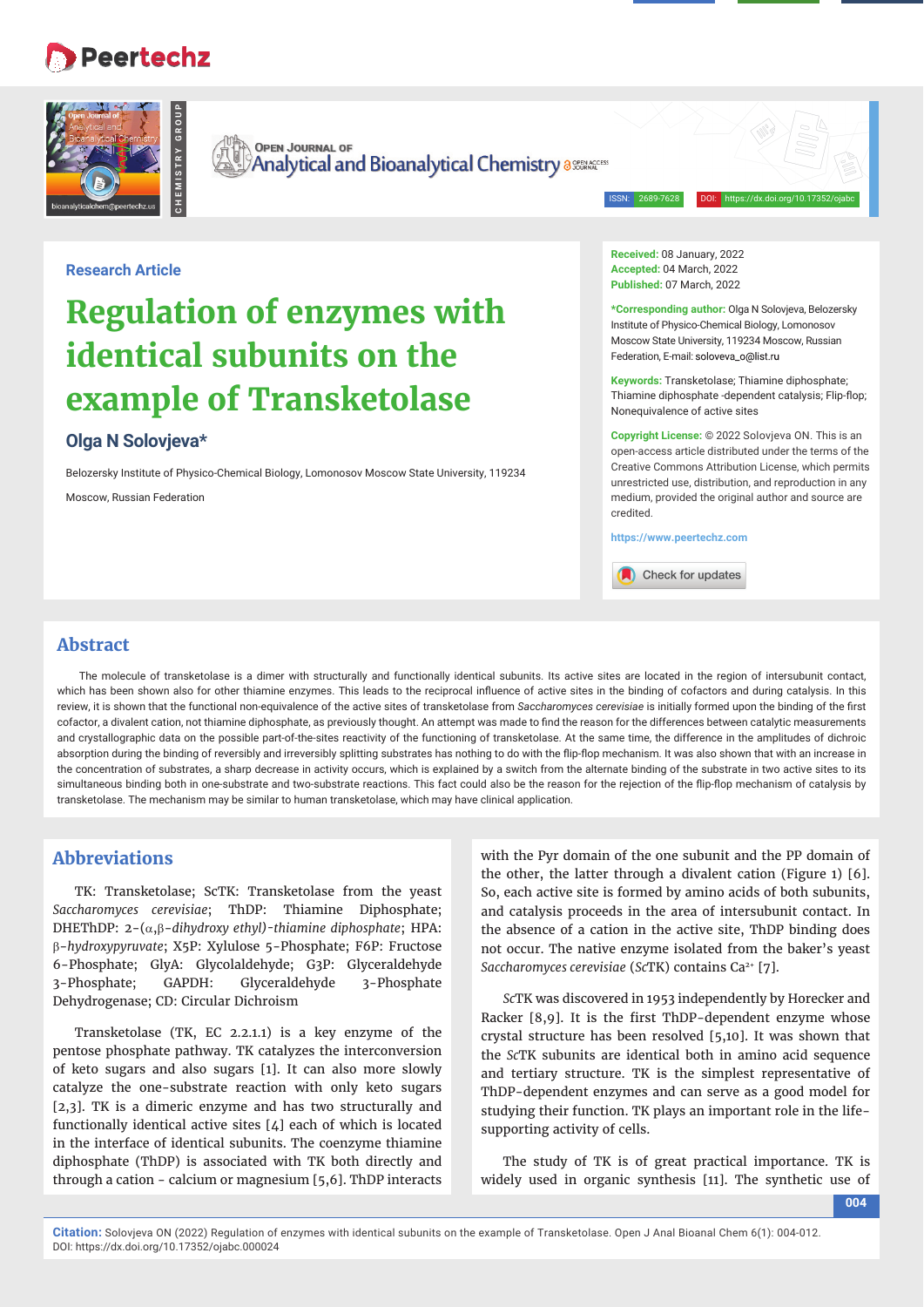

**Figure 1:** Cofactor-protein interactions in the thiamin diphosphate binding site of transketolase [6]**.** (\*) - amino acid residues of the second subunit.

TK with hydroxypyruvate (HPA) as a donor substrate and with a number of different aldehydes has been well studied. Some researchers use immobilized TK for synthesis [12,13] or microfluidic reactors  $[14,15]$ . To reduce the cost of synthesis, a cascade of TK and transaminase was used, the latter synthesizes HPA from serine [16-18]. To use substrates that do not catalyze by TK, mutants were obtained that catalyze non-a-hydroxylated aldehydes – propanal (propionaldehyde) [19,20], benzaldehyde [21], L-arabinose [22], polar aromatic aldehydes [23,24], and others.

The study of the properties of TK is important because it is known that a number of diseases are associated with changes in the activity of TK. These are cancer [25-32], Alzheimer's disease [33,34], diabetes, alcoholism [35-38] etc.

The effect of TK on the suppression of the growth of cancer cells is that with a decrease in its activity, the level of ribose 5-phosphate decreases, which inhibits the proliferation of cancer cells during antitumor treatment [39,40]. In addition, GlyA, a substrate of TK, is a highly reactive Maillard agent leading to the formation of protein modifications. Many diseases, such as diabetes, uremia, atherosclerosis, cataractogenesis, and Alzheimer's disease, are associated with Maillard-derived glycation end products [41,42]. By reducing the concentration of GlyA in the reaction with TK, the formation of glycation end products can be suppressed [42]. TK is used for the biosynthesis of substrates. The enzyme produced by mutagenesis is widely used for the biosynthesis of substrates not catalyzed by native TK [43-46] and to increase enzyme thermostability [20,47].

The interaction of the active sites of TK, like other thiamine enzymes, is due to their close location in the area of intersubunit contact. This determines the reciprocal influence of active sites on each other – the binding of ThDP or substrate in one active site changes the characteristics of their binding in the second one. In this review, we show that the formation

DOI: https://dx.doi.org/10.17352/ojabc.000024

of nonequivalence of active sites begins with the binding of a cation, not ThDP, as previously thought. This review discusses the mechanism of mutual influence of active sites of transketolase, an enzyme whose molecule consists of two identical subunits. The conditions for switching the alternate operation of the TK active sites (the flip-flop mechanism) to their simultaneous functioning are also discussed.

#### **Nonequivalence of active sites of transketolase begins with calcium-binding**

The binding of ThDP to apoTK is possible only if a cation is present in the active site. In native *Sc*TK, ThDP is bound to the enzyme via  $Ca^{2+}$  [7]. In apoTK, one of the two calcium ions is strongly bound [48]. It can be removed only by keeping the enzyme with EGTA followed by dialysis in EDTA [49]. The technique is described in detail in the paper [50]. Removal of  $Ca<sup>2+</sup>$  made it possible to determine the K<sub>d</sub> for the binding of  $Ca<sup>2+</sup>$  and Mg<sup>2+</sup> [50]. Negative cooperativity with respect to the binding of both  $Ca^{2+}$  and Mg<sup>2+</sup> was observed (Table 1, N 1,2). Negative cooperativity was also observed with the binding of ThDP in the presence of  $Ca^{2+}$  or Mg<sup>2+</sup> (Table 1, N3.4) [50-52]. Previously obtained data on the positive cooperativity upon ThDP binding in the presence of  $Mg^{2+}$  were incorrect and were due to the fact that Ca<sup>2+</sup> was not removed from one active site and, accordingly, the enzyme contained  $Ca<sup>2+</sup>$  in one active site and  $Mg^{2+}$  in the second one [53]. The fact that  $Ca^{2+}$  remains bound in the first active site upon the addition of an excess Mg2+ were shown later [50].

If Ca2+ was not added and was contained in only one active site, the affinity of this active site for ThDP was reduced by two orders of magnitude (Table 1, N5). In this case, ThDP is bound by the pyrophosphate tail with  $Ca<sup>2+</sup>$  located in one subunit, and by the aminopyrimidine ring with the second cation-free subunit. Thus, we can conclude that Ca<sup>2+</sup> not only performs the function of direct binding to one ThDP molecule (first cation),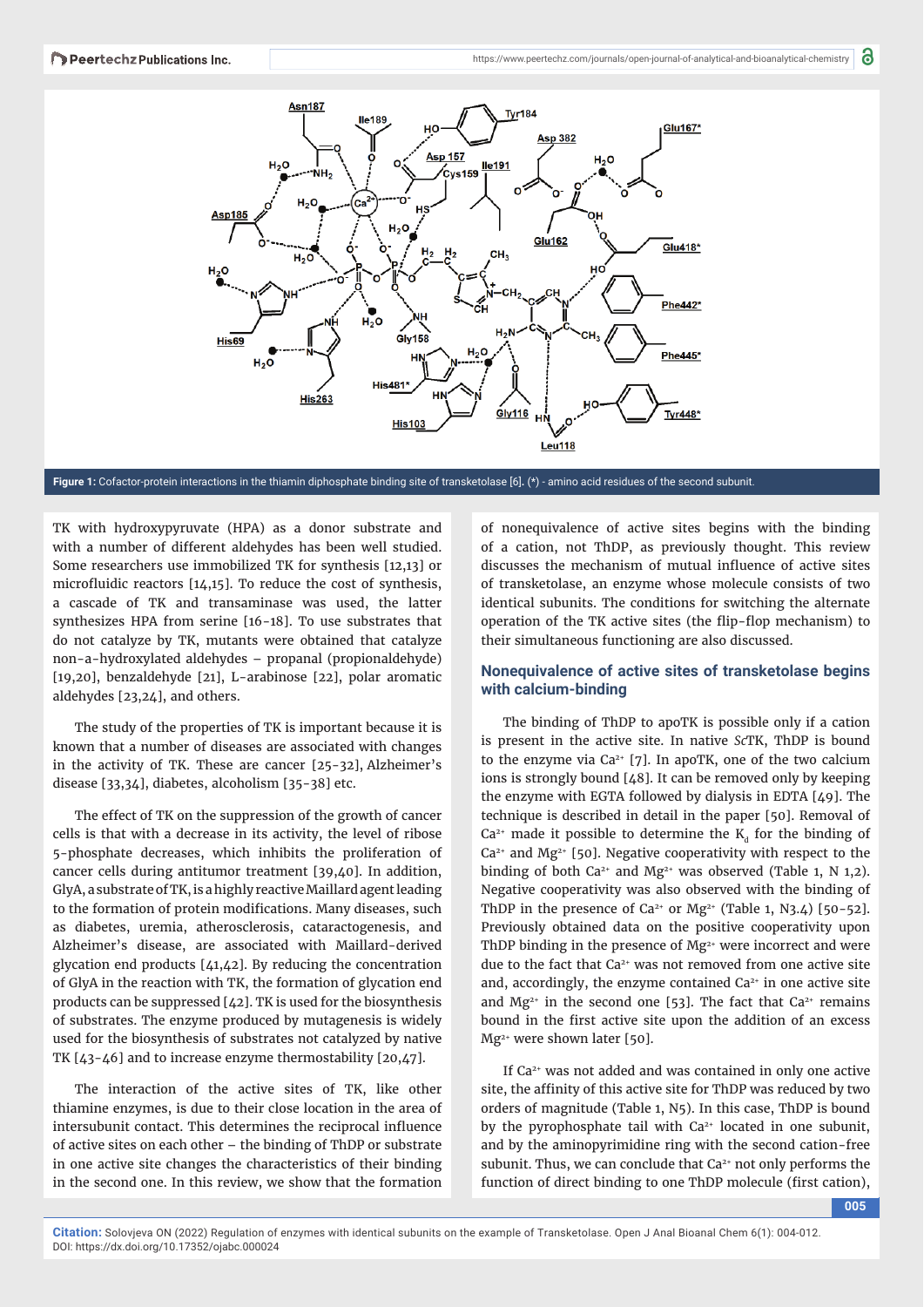but also changes the structure of the active site in the region of ThDP binding by its aminopyrimidine ring (second cation), and vice versa, for the second active site. An interesting fact is that the binding of  $Ca<sup>2+</sup>$  in the active site of each subunit also changes the tertiary structure of this subunit, independently of the other, which was shown by the method of differential scanning calorimetry [50].

Similar results on the effect of the cation on the affinity of ThDP for TK were obtained for TK from *E. coli*. In the absence of externally added  $Mg^{2+}$ ,  $K_d$  for ThDP binding was 113 or 206 mkM, while with the addition of Mg<sup>2+</sup> it decreased to 1.3 mkM, that is, also by two orders of magnitude [54,55].

So, active sites of TK are initially equivalent. Their close arrangement leads to the fact that already upon binding of the first cofactor  $-$  calcium or magnesium ion, the affinity for the cation in the second active site changes [50]. After the cations bind to both active sites, they again become functionally equivalent. Similarly, the binding of ThDP at the first active site decreases the affinity of ThDP for the second active site. After binding of ThDP at both active sites, they become functionally equivalent.

| Table 1: Binding constants for cofactors of ScTK for the first (upper line) and second |  |
|----------------------------------------------------------------------------------------|--|
| (lower line) active sites.                                                             |  |

| N | $K_{a}$ , M                             | Data of [50]                 | Data of [51]  | Data of [52]           |
|---|-----------------------------------------|------------------------------|---------------|------------------------|
| 1 | for $Ca^{2+}$                           | $1.2 \pm 0.1 \times 10^{-8}$ |               |                        |
|   |                                         | $1.4\pm0.1x10^{3}$           |               |                        |
| 2 | for $Ma^{2+}$                           | $1.4\pm0.1x10^{3}$           |               |                        |
|   |                                         | $2.0\pm0.1x10^{-6}$          |               |                        |
| 3 | for ThDP $(+ 0.1$ mM Ca <sup>2+</sup> ) | $3.6 \pm 0.3 \times 10^{-8}$ | $8.0x10^{-8}$ | $3.2x10^{-8}$          |
|   |                                         | $3.8 + 0.4 \times 10^{-7}$   | $5.0x10^{-7}$ | $2.5x10^{-7}$          |
| 4 | for ThDP $(+2.5 \text{ mM } Mg^{2+})$   | $2.9 + 0.4 \times 10^{-7}$   | $4.0x10^{-7}$ | positive cooperativity |
|   |                                         | $2.0\pm0.2x10^{-6}$          | $5.7x10^{-6}$ | (wrong)                |
| 5 | for ThDP (no cations<br>added)          |                              |               |                        |

#### About flip-flop mechanism of transketolase reaction

Two-substrate (transferase) TK reaction proceeds in two stages (Figure 2). The first stage of catalysis is the binding (Compounds IV, V) and cleavage (Compounds VI, VII) of the first substrate  $-$  keto sugar. In this case, DHEThDP is formed, and the first reaction product is released into the medium. The second stage of catalysis is the binding of the second substrate – aldo sugar (Compound IX), to DHEThDP, followed by the release of the second reaction product (Compound X) into the medium. Flip-flop in this case means the alternating work of the active sites. When the first stage of catalysis occurs in the first active site, the second stage occurs in the second active site, and vice versa.

For the one-substrate TK reaction, the second substrate is also a keto substrate. Therefore, the flip-flop mechanism of the one-substrate reaction will mean the alternating binding of the first keto substrate molecule to the thiazole ring of ThDP (Figure 3, compound II) and the second keto substrate molecule (Figure 3, compounds V-VII), while the first formed GlyA molecule was transferred on the aminopyrimidine ring of ThDP (Figure 3, compound IV) [56].

The first evidence of the flip-flop mechanism was provided by Racker [57]. He showed that during the incubation of holoTK with radioactive ketose ([14C] F6P), one-half of the associated radioactivity was in DHEThDP, and the other mainly belonged to ketose. The issue of the existence of a flip-flop mechanism for TK remained controversial. This was discussed both in experiments under equilibrium conditions – on the circular dichroism (CD) spectra and in crystals of holoTK with substrates, and in kinetic studies.

#### **Dichroic absorption spectra of hydroxypyruvate and reversibly cleaved substrates**

The binding of ThDP to apoTK leads to the formation of



**Figure 2:** A scheme of two-substrate transketolase reaction [6]**.**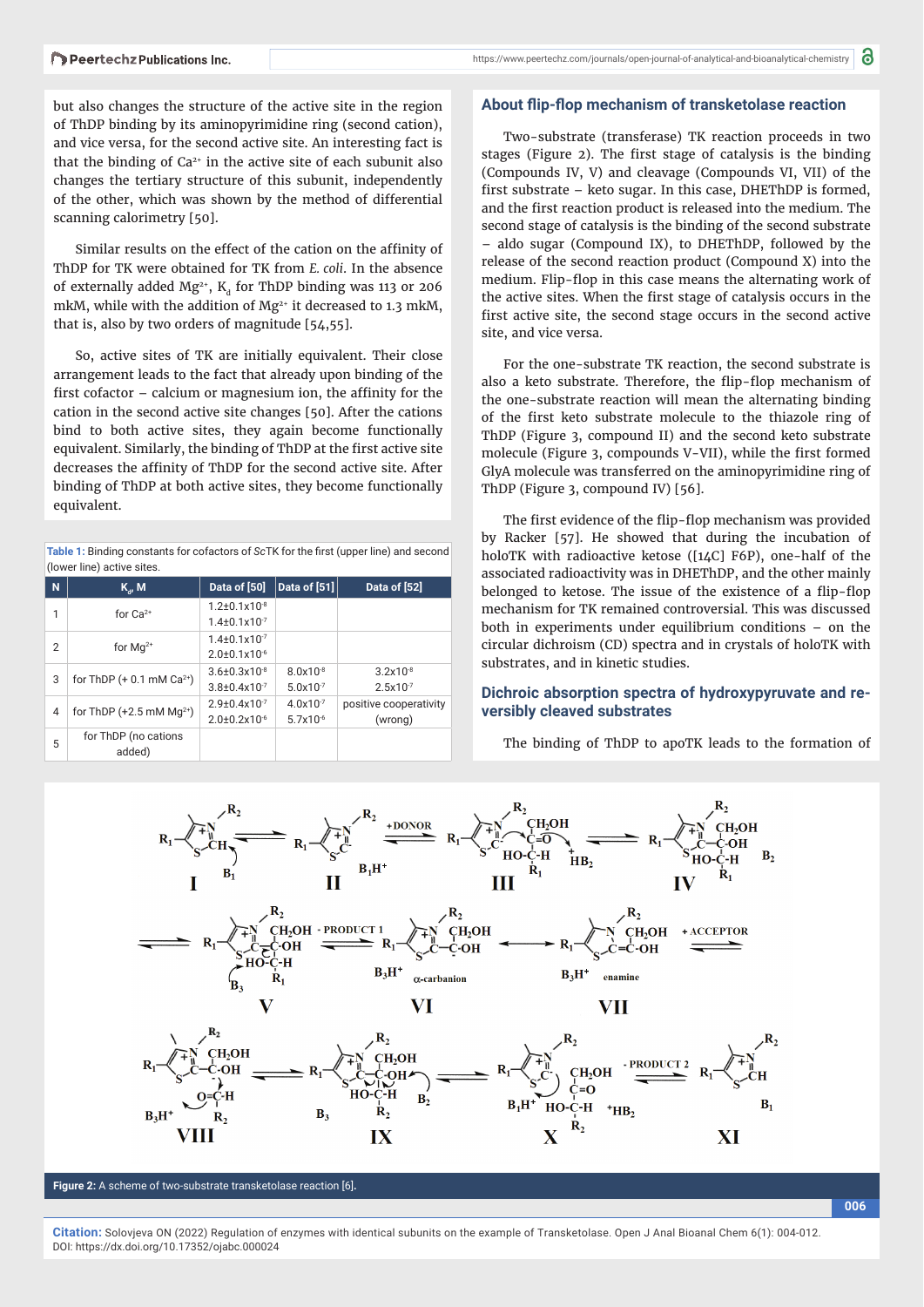

**Figure 3:** A scheme of the one-substrate transketolase reaction [56]**.**

a negative dichroic absorption band with a maximum of 320 nm [58]. When irreversibly cleaved HPA is added to holoTK, inversion of the negative band is observed. When reversible cleaved substrates are added, the negative absorption band disappears only (Figure 4A) [59]. Accordingly, the amplitude of the change in dichroic absorption for HPA is 2 times higher than for other keto substrates. To understand the reason for this, the measurement of CD spectra was carried out upon binding of xylulose 5-phosphate (X5P) in the presence of triosephosphate isomerase, glycerophosphate dehydrogenase, and NADH, i.e. when the reaction becomes irreversible. Under these conditions, the same inversion of the dichroic absorption band for X5P binding was observed as for the irreversibly cleaved HPA, and with the same amplitude (Figure 3B). This fact shows that the reason for the difference in amplitudes upon binding of X5P or HPA is the presence or absence of reversibility of the reaction and not flip-flop.

CD spectra:  $A - CD$  spectra of TK: (1) apoTK; (2) holoTK; (3) holoTK + F6P;  $(4)$  holoTK + HPA [61]; B – Near ultraviolet differential CD spectra of TK: (1) (holoTK + HPA) - holoTK; (2) (holoTK +  $X5P$ ) – holoTK; (3) the same as (2) but in the presence of triosephosphate isomerase, a-glycerophosphate dehydrogenase and NADH [60].

Kinetics of G3P accumulation during the one-substrate TK reaction determined by the change in optical density overtime at 340 nm. The sample contained 5 mkg/ml TK and 70 mkM X5P: **C** – (1) GAPDH was added into the sample before starting the reaction;  $(2-6)$  GAPDH was added 0.5, 1.5, 2, 4, and 7 min after the beginning of the reaction, respectively (shown by arrows)  $[60]$ ;  $D - (1)$  in the presence of GAPDH (a continuous record was made); (2) in the absence of GAPDH (after different time intervals, the amount of G3P accumulated in the reaction mixture was determined) [59].

To prove the reversibility of the reaction with X5P, the onesubstrate reaction was carried out with the addition of NAD<sup>+</sup> and glyceraldehyde 3-phosphate dehydrogenase (GAPDH) (i) at the beginning of the reaction, (ii) at various intervals



after the start of the reaction, and (iii) was not added at all. If the reaction was carried out with the addition of NAD+ and GAPDH immediately, a constant reaction velocity was observed (Figure 4C, 4D, curves 1). If NAD+ and GAPDH were added not immediately, but sometime after the start of the reaction, then in their absence a certain amount of X5P was formed. After the addition of NAD<sup>+</sup> and GAPDH, the X5P formed was rapidly converted and then the reaction proceeded at a constant rate equal to that in curve 1 (Figure  $\angle$ C, curves 2-6). The magnitude of the burst (due to the formation of X5P in the absence of NAD+ and GAPDH) shows that after 2 min the formation of X5P in their absence stops. In another set of experiments, the reaction was carried out in the absence of NAD<sup>+</sup> and GAPDH, and the amount of glyceraldehyde 3-phosphate (G3P) formed was measured after stopping the reaction by denaturing TK. In this case, in the absence of NAD+ and GAPDH, the reaction also stops after 2 min (Figure 4D, curve 2), while in their presence the reaction rate remains constant for a long time (Figure 4D, curve 1).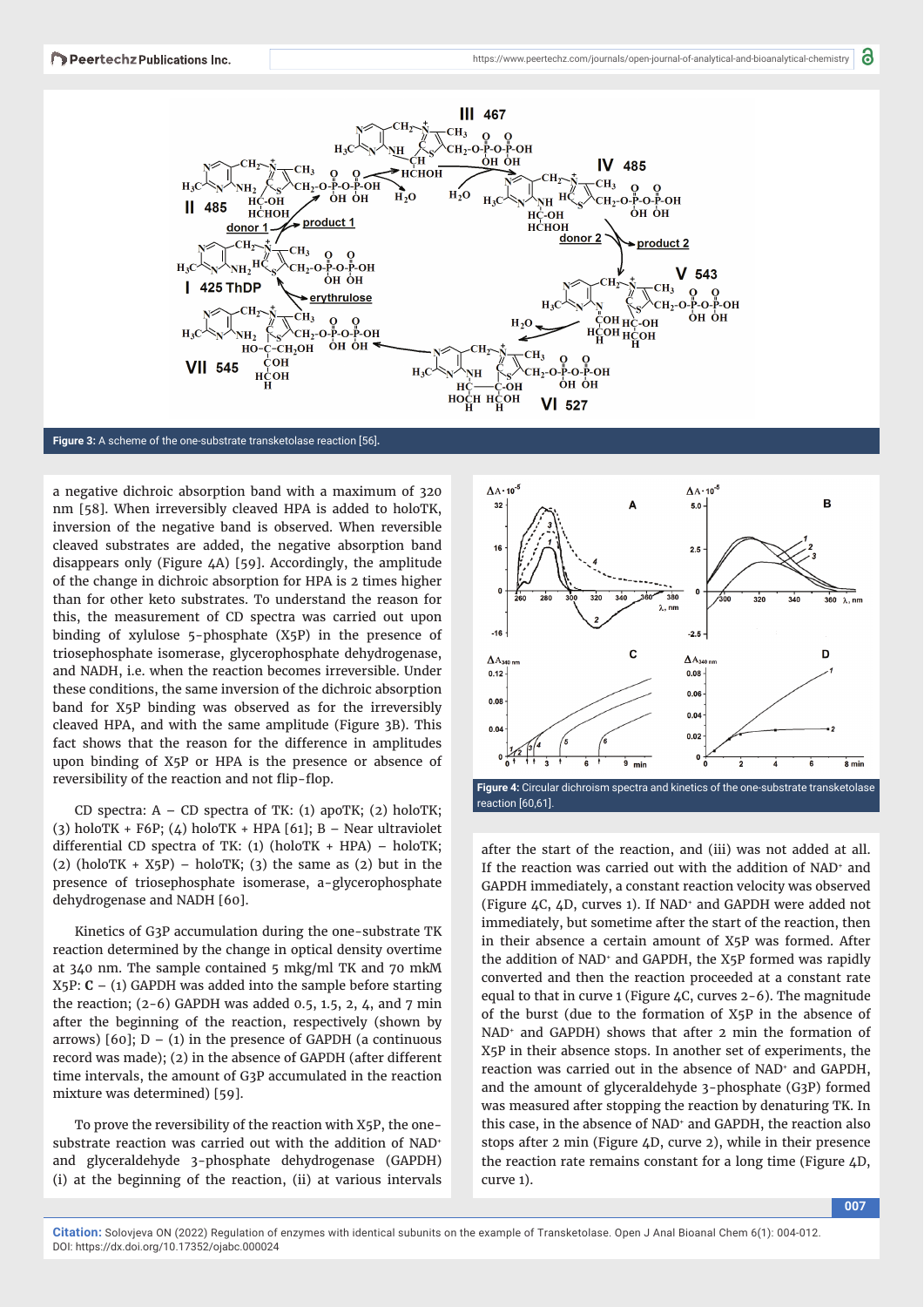Thus, the reason for the slowing down and subsequent termination of the reaction of holoTK with X5P in the absence of auxiliary enzymes is true that it is reversible and continues until an equilibrium is reached between the initial substrate (X5P) and the reaction products (G3P and erythrulose) and therefore these results are not relevant to the flip-flop mechanism.

#### **Binding of substrates with transketolase in crystals**

The crystals of holo*Sc*TK [62,63] and holoTK from *E.coli*  [64] were obtained with various substrates – HPA [63,64], X5P [64], fructose 6-phosphate (F6P) [62,64]. In crystals with HPA, dihydroxy ethyl thiamine diphosphate (DHEThDP), the product of the first half-reaction, was detected in both active sites, which excluded the flip-flop mechanism [63-65]. In holoScTK, upon preparation of crystals with F6P, the first product of the one-substrate reaction erythrose 4-phosphate, was determined [62]. In this case, it can be concluded that the splitting of F6P occurred in both active sites. In crystals of holoTK from *E.coli* with X5P and F6P, only molecules of the initial substrates were determined in the region of the active site [64], by 90% for X5P and 75% for F6P. DHEThDP can be less than 5% [64]. That is, in crystals with these substrates, the one-substrate reaction practically does not occur. The same authors showed that upon the preparation of crystals with X5P and F6P in the presence of auxiliary enzymes, DHEThDP is formed, and during kinetic measurements in solution, the flip-flop mechanism is observed  $[64]$ . These data confirm the previously obtained results by measuring the amount of the reaction product in the absence and in the presence of auxiliary enzymes (Figure 4).

For human TK using 1 H NMR, it was shown that DHEThDP is not formed in holoTK crystals with X5P; crystals with F6P contain 12% DHEThDP and crystals with sedoheptulose 7-phosphate form almost the same amount of DHEThDP and donor-ThDP adduct [66]. Thus, at least for sedoheptulose 7-phosphate, a flip-flop mechanism may be possible.

Thus, on the basis of crystallographic data, conclusions were drawn both for and against the flip-flop mechanism of the TK reaction.

#### **Activity measurements data**

Most activity measurements show the presence of a flipflop mechanism. Evidence for nonequivalence of the two active sites in TK was given in the review [61]. This is the biphasic nature of TK inactivation or, as when using tetranitromethane, stopping inactivation in the presence of a donor substrate with residual activity of 50%. The difference in dichroic absorption of HPA and  $X5P$  in review  $[61]$  is explained by the flip-flop mechanism in error, which is proved by the data in Figure 4. The use of stopped-flow activity measurements showed later that in the pre-stationary phase of the one-substrate TK reaction, one mole of X5P is cleaved and one mole of the reaction product (G3P) is formed per mole of the enzyme, equally in holoTK and in semiholoTK. The conclusion was made that only one of the two active sites functions at a time [67]. However,

this conclusion was incorrect, since did not exclude a flipflop mechanism, in which different stages of catalysis occur simultaneously in two active sites - while in one active site of TK a release of the reaction product formed in the second stage occurs, in the second active site at this moment the substrate is bound.

In article [50] it was shown that in the one-substrate reaction when measuring the activity of holoTK with varying concentrations of HPA or X5P, with an increase in the substrate concentration, the activity first increases, and then abrupt decrease in activity occurs, after which the activity begins to increase again, starting with a new, more low level (curves 1,2 in Figure 5). It was possible to calculate the  $K<sub>m</sub>$  values for both parts of the curves only if the independence of the first and second parts of the saturation curves was allowed. At the same time, the activity of both semiholo TKs (in the first and the second active sites) was the same, which indicates the initial identity of the active sites [50]. The only explanation for this abrupt decrease in activity is that up to a certain concentration of substrates (up to 2.5 mkM for X5P and up to 100 mkM for HPA), active sites work alternately (flip-flop), and then they begin to work simultaneously, as a result of which the activity of each active site decreases. So, the inclusion of the flip-flop mechanism depends on the concentration of the substrate. Similar results were obtained for F6P and GlyA [56] (curves 3-6 in Figure 4).

An abrupt decrease in activity has also been shown in 1990 for a-ketoglutarate dehydrogenase after reducing its sulphydryl groups [68] (Figure 5). It is likely that the reason for this is the same as for TK.

The reaction mixture contained 50mM glycylglycine (only in (2) – 10mM), pH 7.6, 0.1 mM Ca<sup>2+</sup>, 0.1mM ThDP and (1) –7mM sodium arsenate, 0.37mM NAD+, 3U/ml GAPDH, 3.2mM dithiothreitol, 5mkg/ml TK, 0.003-0.62mM X5P; (2) –50mkg / ml TK, 0.03-0.6mM HPA; (3) – 7mM sodium arsenate, 0.3mM NAD+, 10U/ml GAPDH, 3.2 mM dithiothreitol, 250mkg/ml TK, 0.15-10mkM F6P; (4) – measurement with 1mM  $K_3Fe(CN)_{\epsilon}$ after 2h of incubation of 0.2 mg/ml TK with 0.1-5.4 mM GlyA; the same ingredients were added to the reference cuvette, but without preincubation;  $(5)$  –7 mM sodium arsenate, 0.3 mM NAD+, 10 U/ml GAPDH, 3.2mM dithiothreitol, 40mkg/ml holoTK, 1-170mkM F6P, 1.5mM ribose 5-phosphate;  $(6)$  – as  $(\Delta)$  with addition of 1.5mM ribose 5-phosphate.

#### **Flip-fl op mechanism in transketolase reaction**

The article of Wielgus-Kutrowska, Grycuk, Bzowska [69] considered three possible variants of part-of-the-sites binding and reactivity of active sites of dimeric enzymes (Figure 6). (A) - after binding the substrate in one of two active sites of initially different (1) or initially identical (2) subunits, the second active site is unable to bind the substrate, for example, due to steric hindrances, and catalysis occurs in only one active site. (B) both active sites can bind the substrate, but catalysis occurs only in one of them. In (B-2), the ligand binds randomly to one active site, and this determines the function of each active site during one catalytic cycle.  $(C)$  - flip-flop, alternating substrate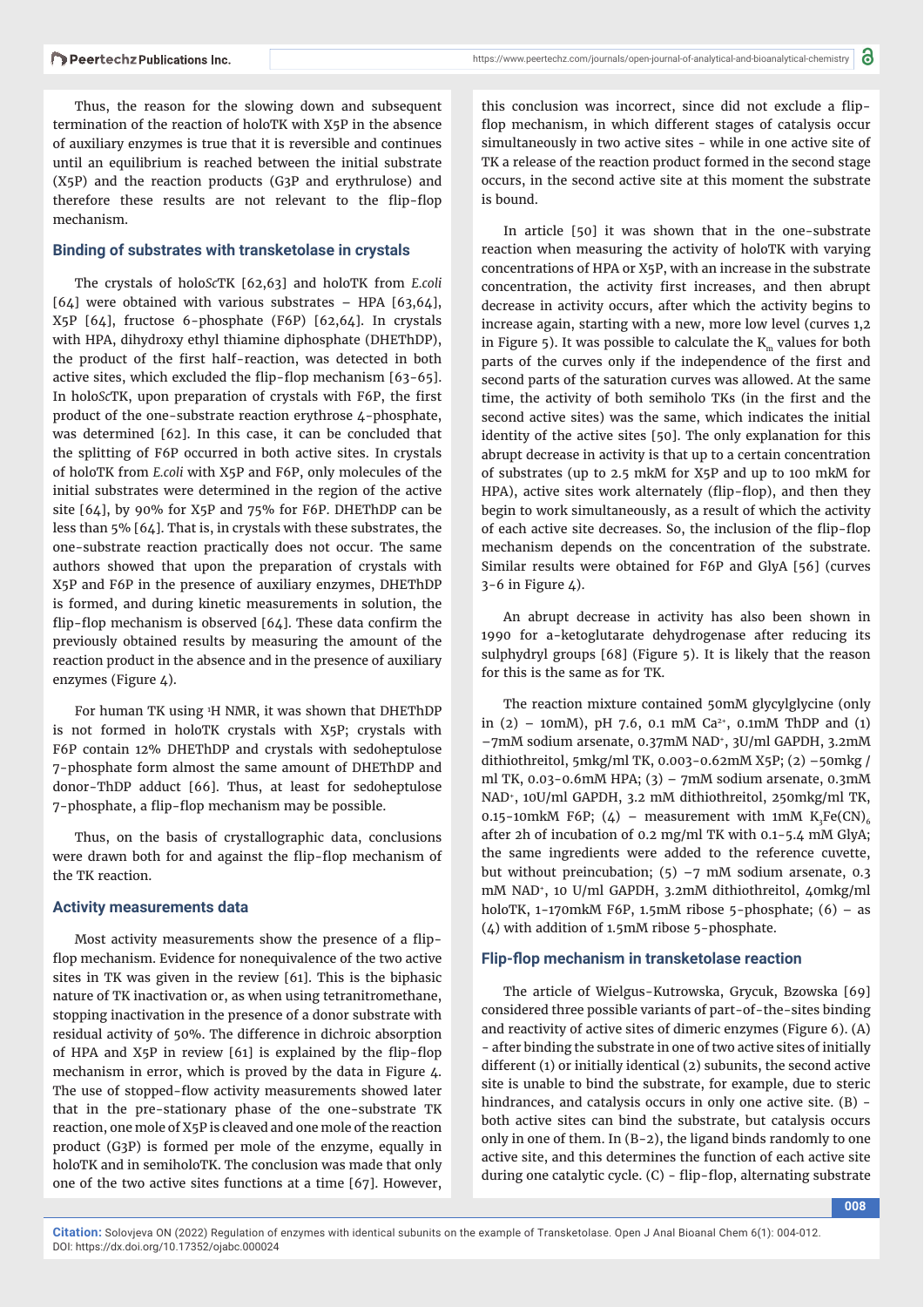binding, and catalysis in both active sites. It can only operate when asymmetry is induced by ligand binding. In this case, active sites occupy the same states, but one after the other, and not simultaneously.

Under equilibrium conditions, substrate HPA binding occurs in TK simultaneously in both active sites, as shown by CD as well as in crystals with HPA (DHEThDP was located in both active sites) [63-65]. With phosphorylated substrates in most active sites was the initial substrate [64,66]. Catalysis is also carried out by both active sites. This is obvious because the activity of holoTK is twice as high as that of semiholoTK. Therefore, variants A and B showed in Figure 7 can be excluded. Accordingly, only variant C is possible for TK. During TK catalysis, the strong binding of substrate to one subunit of the dimer decreases its binding affinity in the other subunit. Under equilibrium conditions, the active site with a lower affinity for the substrate can also bind the substrate slowly and weakly. Therefore, the possibility of a flip-flop mechanism, in our opinion, can be considered only under dynamic conditions, i.e. in catalysis.

Therefore, alternative functioning of active sites is possible due to their resulting difference in the affinity for binding of substrates. The binding of one substrate molecule at the first active site sharply decreases the affinity of the second substrate molecule for the second active site and vice versa.

In our articles  $[50,56]$  we showed that the flip-flop mechanism for *Sc*TK is associated with the presence of two K<sub>m</sub> for donor substrates. In the first region of the curve  $(Km1)$ , the active sites work alternately (while binding and cleavage of the donor substrate occurs in the first active site, binding of the acceptor substrate with DHEThDP occurs in the second one). With the increase in the substrate concentration (Km2 region), a sharp decrease in the activity of both active sites occurs, which can be explained only by their simultaneously work.

Two values of  $K<sub>m</sub>$  upon binding of the donor substrate are observed only in the presence of excess Ca2+ in the medium. The enzyme with  $Ca<sup>2+</sup>$  in the active sites only and the enzyme with  $Mg^{2+}$  in the active sites and in the medium have one  $K_m$  equal to the second  $K_m$  with a lower affinity for the enzyme in the presence of excess  $Ca^{2+}$  (Table 2) [50]. These data are consistent with the calorimeter data that the presence of excess Ca<sup>2+</sup>, not Mg2+ in the medium increases the thermal stability of holoTK [50], i.e. somehow changes the structure of the whole molecule and, in all likelihood, the structure of active sites. This issue requires further study. We cannot say yet that the flip-flop mechanism occurs when one  $K<sub>m</sub>$  is determined, that is, in the absence of Ca<sup>2+</sup> in the medium or in the presence of  $Mg^{2+}$  in the active sites and in the medium. It is likely that the decrease in affinity for substrates under these conditions as compared to the  $K_m$ 1 in the presence of Ca<sup>2+</sup> in the medium, is due to another reason.

Two semiholo TKs (semiholoTK 1 is the enzyme in which ThDP is bound to only one active site; semiholoTK 2 is the enzyme in which the first active site is blocked by an inactive coenzyme analog, and only the active site with low-affinity functions) have equal values of  $K<sub>m</sub>$  as for X5P, and for HPA



**Figure 5:** Dependence of holo *Sc*TK activity in the one-substrate reaction in the presence of Ca<sup>2+</sup> on the concentration of X5P (1) [50], HPA (2) [50], F6P (3) [56], and GlyA (4) [56] and in the two-substrate reaction on the concentration of F6P (5) [56] and GlyA (6) [56].



(Table 2) [50]. Therefore, both active sites of TK are initially identical in substrate binding. If we compare the  $K<sub>m</sub>$  values for holoTK with the  $K<sub>m</sub>$  values for two semiholo TKs, the results for X5P and HPA will differ. For HPA,  $K_m$  for both semiholoTKs is the same as  $K<sub>m</sub>1$ , that is, there is no influence of active sites on each other. For  $X5P$ , in holoTK,  $K_n1$  is reduced by 50 times compared to  $K_m$  in both semiholoTKs (Table 2). Such an increase in affinity for X5P during the functioning of two active sites is explained by their interaction and can be associated either with the size of the substrate molecule or with the presence of a

### **Conclusion**

The review summarizes data on a regulation possible mechanism of dimeric enzymes with identical subunits on an example of *Sc*TK. The regulation of enzymes with identical subunits is due to their mutual influence. The binding of a ligand to the one subunit leads to a change in the properties of

phosphate residue in it. This issue also requires further study.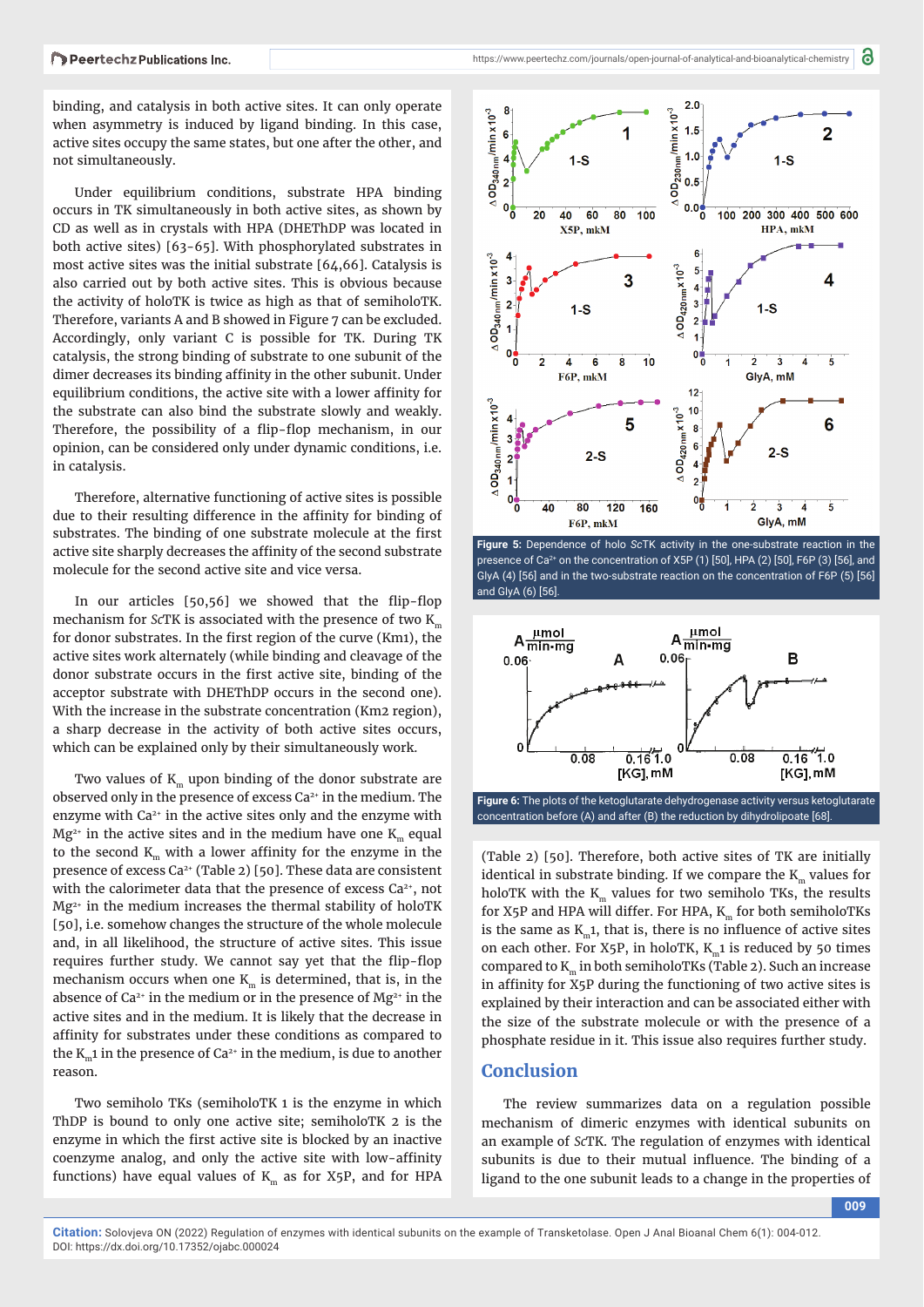



**Figure 7:** Possible chain of events resulting in various part-of-the-sites binding / part-of-the-sites reactivity mechanisms, and various roles of each subunit in these mechanisms, here shown for a dimer. Mechanisms A and B are possible for preexistent asymmetry and for asymmetry induced by ligands, while mechanism C is possible only in the induced case [69].

a) Part-of-the-site binding/part-of-the-site reactivity: One subunit binds ligand and conducts catalysis, while the second, weakly binding subunit, never binds ligand. If this is the induced asymmetry, subunits change their roles randomly after each catalytic cycle.

b) All-of-the-site binding/part-of-the-site reactivity: One subunit all the time binds ligand but does not conduct catalysis. The second, weakly binding subunit, conducts catalysis. In the case of ligand-induced asymmetry, binding of the first substrate molecule defines the role of each subunit for many catalytic cycles. c) Flip-flop (oscillation, alternating sites, or binding change) mechanism. part-of-thesites binding / part-of-the-sites reactivity refers to a specific moment in time. One subunit (here left) binds substrate strongly and conducts catalysis; immediately

after the chemical step subunits exchange conformations, which facilitates the release of products (from the left subunit) and binding of substrate (to the right subunit).

| Table 2: Kinetic parameters of ScTK in the one-substrate reaction [50]. |                    |                 |                 |                  |  |  |  |  |
|-------------------------------------------------------------------------|--------------------|-----------------|-----------------|------------------|--|--|--|--|
| <b>Substrate</b>                                                        | <b>Enzyme form</b> | <b>Cofactor</b> | $K_n 1$ (mkM)   | $K_2$ (mkM)      |  |  |  |  |
|                                                                         | holoTK             | $Ca2+$          | $0.39 \pm 0.02$ | $24.34 \pm 1.69$ |  |  |  |  |
| X5P                                                                     | holoTK             | no              | $25.3 \pm 0.03$ | $25.3 \pm 0.03$  |  |  |  |  |
|                                                                         | semiholoTK 1       | $Ca2+$          | $22.4 + 1.2$    |                  |  |  |  |  |
|                                                                         | semiholoTK 2       | $Ca2+$          |                 | $23.5 \pm 1.4$   |  |  |  |  |
|                                                                         | holoTK             | $Mq^{2+}$       | 21±1.2          | 21±1.2           |  |  |  |  |
| <b>HPA</b>                                                              | holoTK             | $Ca2+$          | 21±1.5          | $110+5$          |  |  |  |  |
|                                                                         | holoTK             | no              | $115 + 4$       | $115 + 4$        |  |  |  |  |
|                                                                         | semiholoTK 1       | $Ca2+$          | $24+2.0$        |                  |  |  |  |  |
|                                                                         | semiholoTK 2       | $Ca2+$          |                 | $25+2.0$         |  |  |  |  |
|                                                                         | holoTK             | $Ma^{2+}$       | $600+20$        |                  |  |  |  |  |

the other subunit. For TK, the reason for this is that its active sites are located in the intersubunit contact area, and each active site is formed by amino acid residues of both subunits [6]. For dimeric enzymes (or dimers of dimers), the close location of active sites in the area of subunit contact leads to their close interaction, so that the binding of cofactors and substrates in one active site changes the relative position of amino acid residues (causes a structural transition) in the second active site, changing its affinity to the ligand [70]. After the cofactor or ligand binds to both active sites, they become identical. The same interaction of active sites also explains the flip-flop mechanism in catalysis. The conditions for the operation of the TK in the flip-flop mode require further study. Until that time, the authors were divided into completely denying and fully supporting its possibility. It should be taken into account that it is precise as a result of the alternating binding of not only substrates but also inhibitors that TK inactivation is only halfway through [59]. The reason for the influence of calcium outside the active sites (and, possibly, only calcium in the

active site) on the structure and catalytic properties of *Sc*TK also requires further study.

### **References**

- 1. Datta AG, Racker E (1961) Mechanism of action of transketolase. I. Properties of the crystalline yeast enzyme. J Biol Chem 236: 617-623. **Link:** https://bit.ly/35QnAL4
- 2. Bykova IA, Solovjeva ON, Meshalkina LE, Kovina MV, Kochetov GA (2001) Onesubstrate transketolase-catalyzed reaction, Biochem. Biophys. Res Commun 280: 845-847. **Link:** https://bit.ly/3CgsZHt
- 3. Fiedler E, Golbik R, Schneider G, Tittmann K, Neef H, et al. (2001) Examination of donor substrate conversion in yeast transketolase. J Biol Chem 276: 16051- 16058. **Link:** https://bit.ly/3HJuPli
- 4. Meshalkina LE, Kochetov GA (1979) The functional identity of the active centres of transketolase. Biochim Biophys Acta 571: 218-223. **Link:** https://bit.ly/3IMvbca
- 5. Lindqvist Y, Schneider G, Ermler U, Sundström M (1992) Three-dimensional structure of transketolase, a thiamine diphosphate dependent enzyme, at 2.5 A resolution. EMBO J 11: 2373-2379. **Link:** https://bit.ly/3sH08Jd
- 6. Schneider G, Lindqvist Y (1998) Crystallography and mutagenesis of transketolase: mechanistic implications for enzymatic thiamin catalysis. Biochim Biophys Acta 1385: 387-398. **Link:** https://bit.ly/34g1CAR
- 7. Kochetov GA, Philippov PP (1970) Calcium: cofactor of transketolase from baker's yeast. Biochem Biophys Res Commun 38: 930-933. **Link:** https://bit.ly/3Mik3WK
- 8. Horecker BL, Smyrniotis PZ (1953) The coenzyme function of thiamine pyrophosphate in pentose phosphate metabolism. J Am Chem Soc 75: 1009- 1010. **Link:** https://bit.ly/3tD8DVg
- 9. Racker E, De La Haba G, Leder IG (1953) Thiamine pyrophosphate, a coenzyme of transketolase. J Am Chem Soc 75: 1010-1011. **Link:** https://bit.ly/3HITw1i
- 10. Nikkola M, Lindqvist Y, Schneider G (1994) Refined structure of transketolase from Saccharomyces cerevisiae at 2.0 Å resolution. J Mol Biol 238: 387-404. **Link:** https://bit.ly/34kpDXG
- 11. Solovjeva ON, Kochetov GA (2008) Enzymatic synthesis of d-xylulose 5-phosphate from hydroxypyruvate and d-glyceraldehyde-3-phosphate. J Mol Catal B: Enzymatic 54: 90-92. **Link:** https://bit.ly/3sH6nN7
- 12. Brockleban S, Woodley JM, Lilly MD (1999) Immobilised transketolase for carbon-carbon bond synthesis: biocatalyst stability. J Mol Catal B: Enzymatic 7: 223-231.
- 13. Benaissi K, Hélaine V, Prevot V, Forano C, Hecquet L (2011) Efficient immobilization of yeast transketolase on layered double hydroxides and application for ketose synthesis. Adv Synth Catal 353: 1497-1509. **Link:** https://bit.ly/375iHP6
- 14. Lawrence J, O'Sullivan B, Lye GJ, Wohlgemuth R, Szita N (2013) Microfluidic multi-input reactor for biocatalytic synthesis using transketolase. J Mol Catal B: Enzymatic 95: 111-117. **Link:** https://bit.ly/3CifyqQ
- 15. Mitra RK, Woodley JM, Lilly MD (1998) Escherichia coli transketolasecatalyzed carbon-carbon bond formation: biotransformation characterization for reactor evaluation and selection. Enzyme Microb Technol 22: 64-70. **Link:** https://bit.ly/3vG8rHs
- 16. Chen BH, Sayar A, Kaulmann U, Dalby PA, Ward JM, et al. (2006) Reaction modelling and simulation to assess the integrated use of transketolase and ?-transaminase for the synthesis of an aminotriol, Biocatal. Biotransformation 24: 449-457. **Link:** https://bit.ly/35NBVbh
- 17. Villegas-Torres MF, Martinez-Torres RJ, Cázares-Körner A, Hailes H, Baganz F, et al. (2015) Multi-step biocatalytic strategies for chiral amino alcohol synthesis. Enzyme Microb Technol 81: 23-30. **Link:** https://bit.ly/3tz3jBV

**010**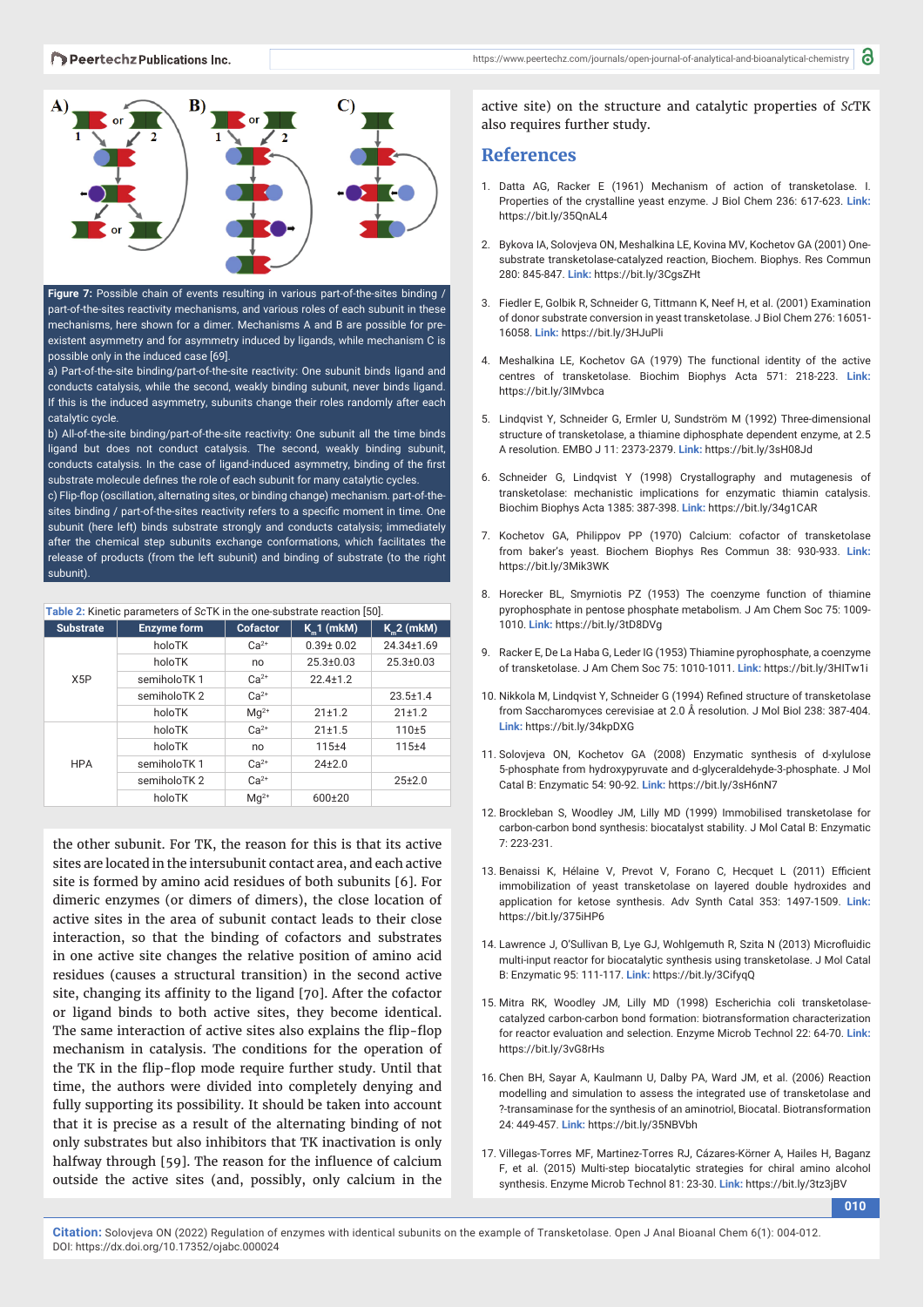- 18. Lorillière M, De Sousa M, Bruna F, Heuson E, Gefflaut T, et al. (2017) One-pot, two-step cascade synthesis of naturally rare L-erythro (3S,4S) ketoses by coupling a thermostable transaminase and transketolase. Green Chem 19: 425-435. **Link:** https://rsc.li/3IMo3Nd
- 19. Cázares A, Galman JL, Crago LG, Smith ME, Strafford J, et al. (2010) Nonalpha-hydroxylated aldehydes with evolved transketolase enzymes. Org Biomol Chem 8: 1221-1480. **Link:** https://bit.ly/3sJUmXB
- 20. Zhou C, Saravanan T, Lirillière M, Wei D, Charmantray F, et al. (2017) Secondgeneration engineering of a thermostable transketolase (TKGst) for aliphatic aldehyde acceptors with either improved or reversed stereoselectivity. Chembiochem 18: 455-459. **Link:** https://bit.ly/3pFBZ3R
- 21. Galman JL, Steadman D, Bacon S, Morris P, Smith ME, et al. (2010)  $\alpha,\alpha'$ -Dihydroxyketone formation using aromatic and heteroaromatic aldehydes with evolved transketolase enzymes. Chem Commun (Camb) 46: 7608-7610. **Link:** https://bit.ly/3sKRwSa
- 22. Subrizi F, Cárdenas-Fernández M, Lye GJ, Ward JM, et al. (2016) Transketolase catalysed upgrading of L-arabinose: the one-step stereoselective synthesis of L-glucoheptulose. Green Chem 18: 3158-3165, **Link:** https://rsc.li/3IJxPzG
- 23. Payongsri P, Steadman D, Strafford J, MacMurray A, Hailes HC, et al. (2012) Rational substrate and enzyme engineering of transketolase for aromatics. Org Biomol Chem 10: 902-909. **Link:** https://rsc.li/3IEw8Dv
- 24. Payongsri P, Steadman D, Hailes HC, Dalby PA (2015) Second generation engineering of transketolase for polar aromatic aldehyde substrates. Enzyme Microb Technol 71: 45-52. **Link:** https://bit.ly/3Ch2GRF
- 25. Cascante M, Centelles JJ, Veech RL, Lee WN, Boros LG (2000) Role of thiamin (vitamin B-1) and transketolase in tumor cell proliferation. Nutr Cancer 36: 150-154. **Link:** https://bit.ly/3Ch7kit
- 26. Földi M, Stickeler E, Bau L, Kretz O, Watermann D, et al. (2007) Transketolase protein TKTL1 overexpression: A potential biomarker and therapeutic target in breast cancer. Oncol Rep 17: 841-845. **Link:** https://bit.ly/35uAZIY
- 27. Zerilli M, Amato MC, Martorana A, Cabibi D, Coy JF, et al. (2008) Increased expression of transketolase-like-1 in papillary thyroid carcinomas smaller than 1.5 cm in diameter is associated with lymph-node metastases. Cancer 113: 936-944. **Link:** https://bit.ly/3HLJXyJ
- 28. Xu X, Zur Hausen A, Coy JF, Löchelt M (2009) Transketolase like protein 1 (TKTL1) is required for rapid cell growth and full viability of human tumor cells. Int J Cancer 124: 1330-1337. **Link:** https://bit.ly/3MkYOnr
- 29. Xu IMJ, Lai RKH, Lin SH, Tse APW, Chiu DKC, et al. (2016) Transketolase counteracts oxidative stress to drive cancer development. Proc Natl Acad Sci USA 113: E725-E734. **Link:** https://bit.ly/3Chb2J9
- 30. Li M, Lu Y, Li Y, Tong L, Gu XC, et al. (2019) Transketolase deficiency protects the liver from DNA damage by increasing levels of ribose 5-phosphate and nucleotides. Cancer Res 79: 3689-3701. **Link:** https://bit.ly/3hHPmwi
- 31. Cao L, Hong W, Cai P, Xu C, Bai X, et al. (2021) Cryptotanshinone strengthens the effect of gefitinib against non-small cell lung cancer through inhibiting transketolase. Eur J Pharmacol 890: 173647. **Link:** https://bit.ly/3hDAbUy
- 32. Li M, Zhao X, Yong H, Xu J, Qu P, et al. (2022) Transketolase promotes colorectal cancer metastasis through regulating AKT phosphorylation. Cell Death Dis 13: 99. **Link:** https://go.nature.com/3twecEJ
- 33. Lu'o'ng Kv, Nguyen LT (2011) Role of Thiamine in Alzheimer's Disease. Am J Alzheimers Dis Other Demen 26: 588-598. **Link:** https://bit.ly/3vCoq99
- 34. Mocali A, Della Malva N, Abete C, Mitidieri Costanza VA, Bavazzano A, et al. (2014) Altered proteolysis in fibroblasts of Alzheimer patients with predictive implications for subjects at risk of disease. Int J Alzheimers Dis 2014: 520152. **Link:** https://bit.ly/35pV2sh
- 35. Alexander-Kaufman K, Harper C (2009) Transketolase: Observations in

alcohol-related brain damage research. Int J Biochem Cell Biol 41: 717-720. **Link:** https://bit.ly/3KgGREp

- 36. Michalak S, Michalowska-Wender G, Adamcewicz G, Wender MB (2013) Erythrocyte transketolase activity in patients with diabetic and alcoholic neuropathies. Folia Neuropathol 51: 222-226. **Link:** https://bit.ly/3Ci2ktP
- 37. Ziegler D, Schleicher E, Strom A, Knebel B, Fleming T, et al. (2017) Association of transketolase polymorphisms with measures of polyneuropathy in patients with recently diagnosed diabetes. Diabetes Metab Res Rev 33: e2811. **Link:** https://bit.ly/3vEgfZY
- 38. Singh K, Yuzvenko T, Kogut D (2019) Transketolase activators as a novel therapy: their significance in the pathogenesis and treatment of diabetic microvascular complications. Int J Endocrinol 15: 576-579. **Link:** https://bit.ly/3Cgthhx
- 39. Benito A, Polat IH, Noé V, Ciudad CJ, Marin S, et al. (2017) Glucose-6-phosphate dehydrogenase and transketolase modulate breast cancer cell metabolic reprogramming and correlate with poor patient outcome. Oncotarget 8: 106693-106706. **Link:** https://bit.ly/3tz30Ho
- 40. Vizán P, Alcarraz-Vizán G, Díaz-Moralli S, Solovjeva ON, Frederiks W, et al. (2009) Modulation of pentose phosphate pathway during cell cycle progression in human colon adenocarcinoma cell line HT29. Int J Cancer 124: 2789-2796. **Link:** https://bit.ly/3ttcEv7
- 41. Klaus A, Pfirrmann T, Glomb MA (2017) Transketolase A from E. coli significantly suppresses protein glycation by glycolaldehyde and glyoxal in vitro. J Agric Food Chem 65: 8196-8202. **Link:** https://bit.ly/3MrHZXW
- 42. Klaus A, Baldensperger T, Fiedler R, Girndt M, Glomb MA (2018) Influence of transketolase-catalyzed reactions on the formation of glycolaldehyde and glyoxal specific posttranslational modifications under physiological conditions. J Agric Food Chem 66: 1498-1508. **Link:** https://bit.ly/3KjW8Ew
- 43. Ranoux A, Karmee SK, Jin J, Bhaduri A, Caiazzo A, et al. (2012) Enhancement of the substrate scope of transketolase. Chembiochem 13:1921-1931. **Link:** https://bit.ly/3MpzX1B
- 44. Hailes HC, Rother D, Müller M, Westphal R, Ward JM, et al. (2013) Engineering stereoselectivity of ThDP-dependent enzymes. FEBS J 280: 6374-6394. **Link:** https://bit.ly/3vG9vuW
- 45. Payongsri P, Steadman D, Hailes HC, Dalby PA (2015) Second generation engineering of transketolase for polar aromatic aldehyde substrates. Enzyme Microb Technol 71: 45-52. **Link:** https://bit.ly/375jDmA
- 46. Yu H, Hernández López RI, Steadman D, Méndez-Sánchez D, Higson S, et al. (2020) Engineering transketolase to accept both unnatural donor and acceptor substrates and produce α-hydroxyketones. FEBS J 287: 1758-1776. **Link:** https://bit.ly/3vKjz5U
- 47. Yu H, Yan Y, Zhang C, Dalby PA (2017) Two strategies to engineer flexible loops for improved enzyme thermostability. Sci Rep 7: 41212. **Link:** https://bit.ly/3KfMZwT
- 48. Kochetov GA (1982) Structure of the active center of transketolase. Ann NY Acad Sci USA 378: 306-311. **Link:** https://bit.ly/34eeWFR
- 49. Meshalkina LE, Kochetov GA (1979) The participation of divalent cations in the interaction of thiamine pyrophosphate with apotransketolase from baker's yeast. Dokl Akad Nauk SSSR 248: 1482-1486.
- 50. Solovjeva ON, Selivanov VA, Orlov VN, Kochetov GA (2019) Stages of the formation of nonequivalence of active centers of transketolase from baker's yeast. J Molecular Catalysis B Enzymatic 466: 122-129. **Link:** https://bit.ly/3hGZcOY
- 51. Egan RM, Sable HZ (1981) Transketolase kinetics. The slow reconstitution of the holoenzyme is due to rate-limiting dimerization of the subunits. J Biol Chem 256: 4877-4883. **Link:** https://bit.ly/3KlgsVY

**011**